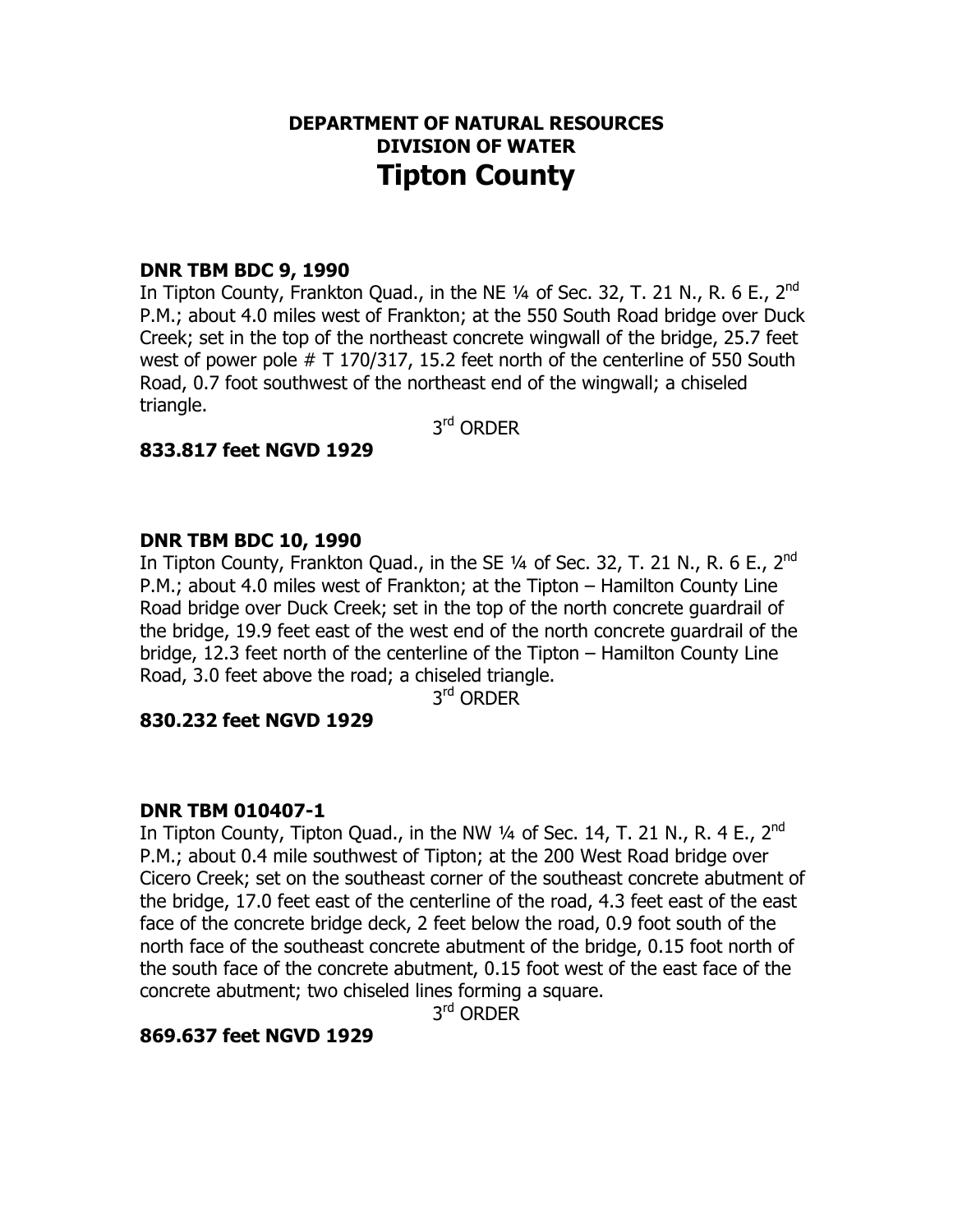# **IDOH BM TIP G 3**

In Tipton County, Tipton Quad., in the SW  $\frac{1}{4}$  of Sec. 11, T. 21 N., R. 4 E., 2<sup>nd</sup> P.M.; at Tipton; at the State Road 19 bridge over Cicero Creek; set in the sidewalk, in the southwest corner of the bridge, 21.2 feet west of the centerline of the road, 6.5 feet west of the east face of the concrete curb of the bridge, 1.7 feet east of the west face of the sidewalk, about 0.8 foot above the road, 0.6 foot north of a jog in the sidewalk; a Indiana Department of Highways bench mark tablet, stamped "TIP G 3".

3<sup>rd</sup> ORDER

## **867.364 feet NGVD 1929**

## **DNR TBM 121506-1**

In Tipton County, Tipton Quad., in the SE  $\frac{1}{4}$  of Sec. 11, T. 21 N., R. 4 E., 2<sup>nd</sup> P.M.; at Tipton; at the abandoned Norfolk and Western Railroad bridge over Cicero Creek; set in the top of the southeast concrete abutment of the bridge, 4.5 feet east of the east rail of the track, 2.0 feet west of the east face of the abutment, 0.75 foot south of the north face of the abutment, o.75 foot north of the south face of the abutment; a cut triangle.

3<sup>rd</sup> ORDER

# **867.357 feet NGVD 1929**

# **SHCOI BM TIP G 15**

In Tipton County, Tipton Quad., in the SE  $\frac{1}{4}$  of Sec. 11, T. 21 N., R. 4 E., 2<sup>nd</sup> P.M.; at Tipton; at the Ash Street bridge over Cicero Creek; set in the southwest concrete abutment of the bridge, 18.5 feet west of the centerline of the road, 10.1 feet south of the north end of the abutment, 0.5 foot north of the south end of the abutment, about level with the road; a State Highway Commission of Indiana bench mark tablet, stamped "TIP G 15".

3rd ORDER

#### **870.564 feet NGVD 1929**